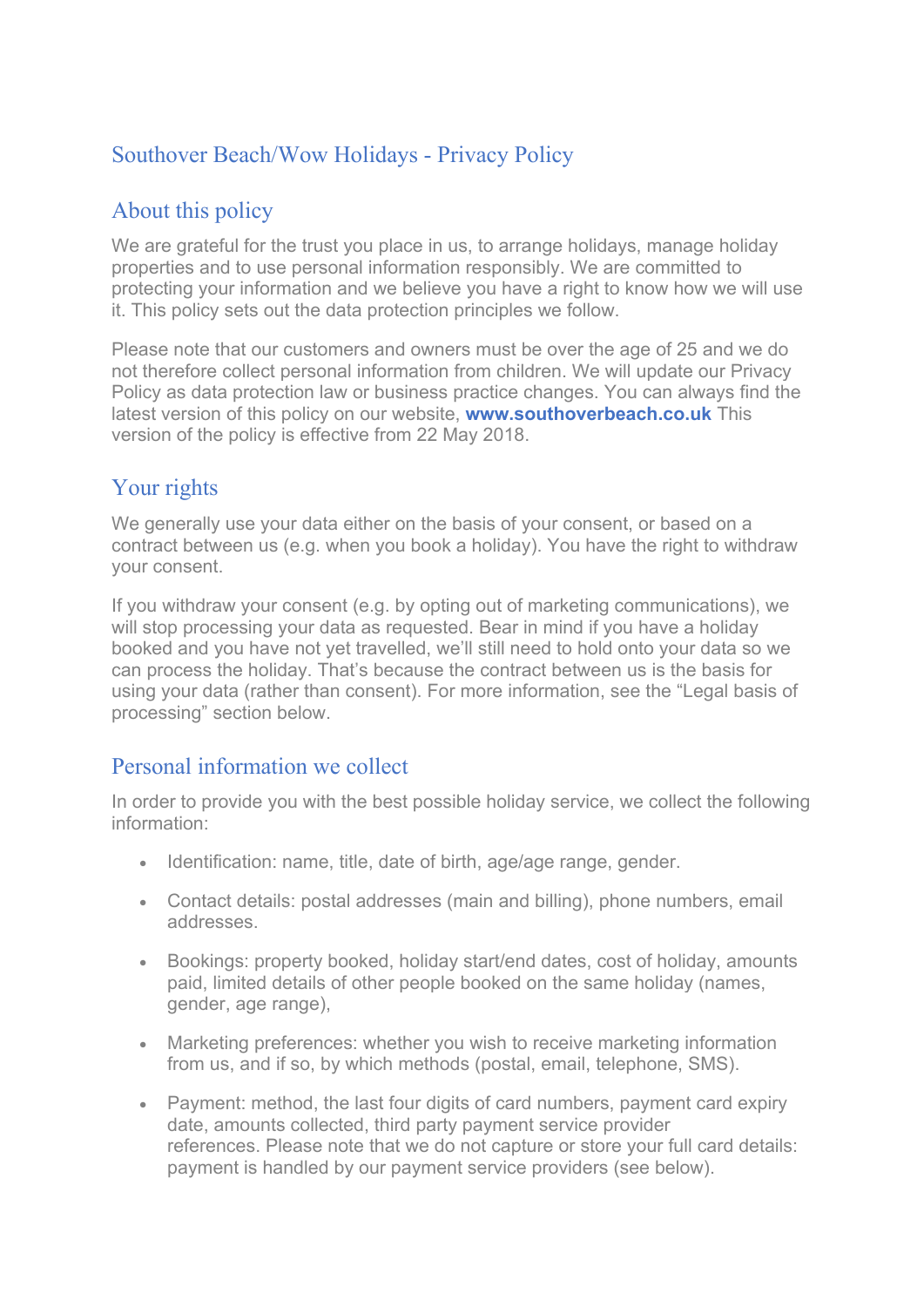- Browsing: historical searches, how you use our website and mobile apps, website experience user survey responses, the devices and IP addresses you use to access our services (operating system, browser, …). We collect this information so that we can continuously improve our website and our service to you.
- Holiday experience: any feedback you leave, responses to customer satisfaction surveys, whether you have a pet, interests (e.g. preferred holiday type, such as walking holidays).
- Communication: SMS, emails, responses to questionnaires, competition entries, your interaction with our marketing (clicking links in our marketing emails, for example – we track this to help ensure our communications are relevant and interesting).
- Through our partnerships, we may receive some of the above information from other companies you use (e.g. other online holiday companies that feature our properties). In such cases, those companies must also inform you about their use of your data.

#### How we use your personal information

We use your personal information to:

- Manage your holiday booking/letting
- Personalise your online experience showing you the most suitable holiday properties, for example
- Enable the display of the most appropriate adverts on our websites and on other websites and services where we place advertising
- Communicate with you, including for example, responding to your emails, messages on social media, handling customer service matters and so on.
- Process your payments
- With your permission, send you relevant marketing information such as details of competitions, special offers and properties we think will be of interest to you
- Manage competitions, promotions and special offers in which you participate
- Make sure our servers and websites are operating correctly

### How we collect personal information

We receive personal information from:

• You, as you provide it to us (e.g. when booking a holiday, leaving a review or enquiring about renting a property)